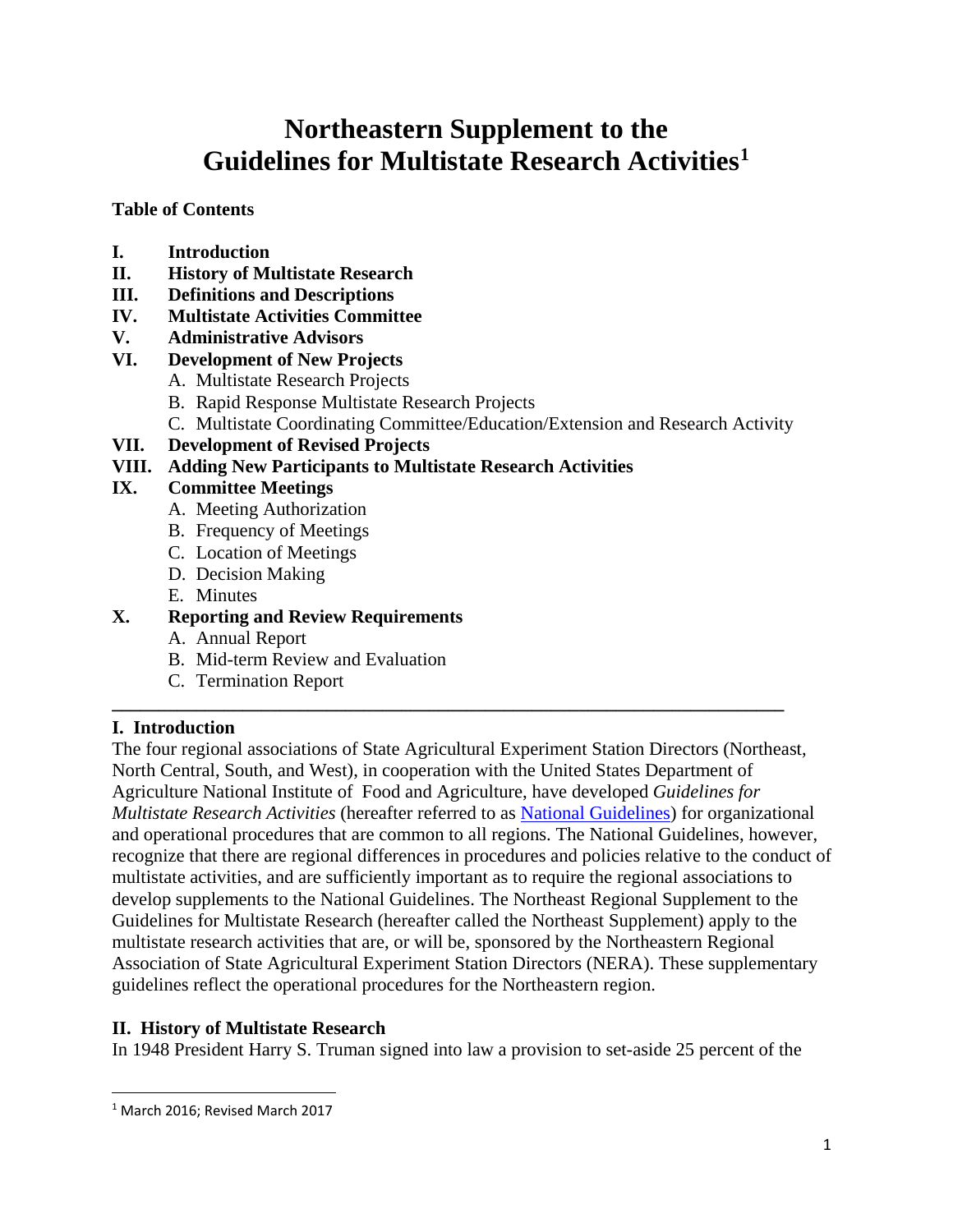Hatch Act formula funding for research that is provided by the United States Department of Agriculture (USDA) annually to State Agricultural Experiment Stations (hereafter referred to as SAES or Stations) for multistate research. An understanding of the history and evolution of multistate research is important to the tasks of being a contributor to a multistate research activity.

The establishment of the Multistate Research Fund created a novel mechanism for the SAESs to work across state lines in ways that were previously more difficult. To coordinate the activities the four regions formed associations of SAES directors to manage the portfolio, and to serve as the responsible body for the activities. Over time the associations have evolved to support an Office of the Executive Director (OED), which provides both staff support for Multistate Research activities and programmatic leadership for some aspects of the program. The region's Association of SAES Directors provides multistate research activity administration.

The Multistate Research Fund requires matching non-Federal funds, and is to be used to support research conducted, most simply, by two or more states. However in practice, membership on a multistate research project's technical committee is open to participation by scientists beyond institutional, organizational, regional and functional boundaries.

The Multistate Research authority was created to stimulate and facilitate interstate cooperation on research of regional and national significance. The Multistate Research program is a flexible process that allows institutions to address high priority problems, plan research activities, and coordinate scientific investigations at a level not attainable by one institution operating alone. Multistate research is a unique model that allows scientists to work freely across political boundaries, to create collaborations with institutions both public and private, and even to work with international partners when advantageous, and in ways that are not otherwise easily organized.

### **III. Definitions and Descriptions**

*Administrative Advisor (AA)* – The Administrative Advisor is the key person in the development and management of a multistate research or an integrated research and extension activity. All Northeastern Administrative Advisors are selected by the Multistate Activities Committee (MAC), approved by NERA and appointed by the NERA chair.

*Education/Extension and Research Activity (NEERA)* – These activities serve to integrate two or more functions (i.e., education, extension and research) on a particular topic where multistate coordination or information exchange is appropriate; have expected outcomes; convey knowledge; and are peer reviewed.

*Multistate Activities Committee (MAC)* – The Multistate Activities Committee is responsible for recommending to the NERA membership the proper disposition of Multistate Research Project proposals and Multistate Coordinating Committees in accordance with national and regional priorities.

*Multistate Research Coordinating Committee (NECC)* – Multistate Research Coordinating Committees provide a mechanism for addressing critical regional issues where multistate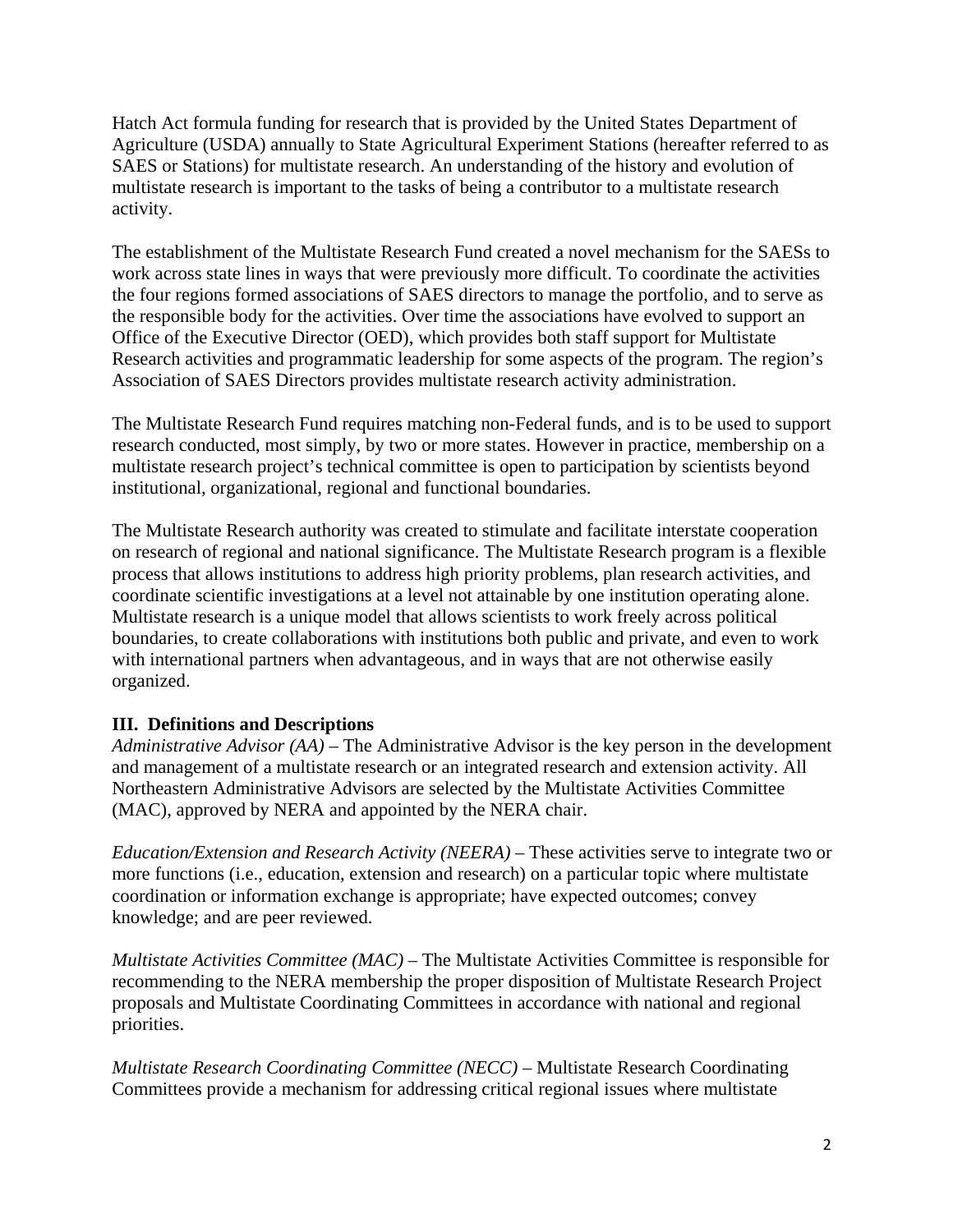coordination or information exchange is appropriate; have expected outcomes; convey knowledge; and are peer reviewed. They result in increased communication between faculty, avoidance of unnecessary duplication and gained efficiencies in the use of resources and shared ideas.

*Multistate Research Project (NE)* – Multistate Research Projects involve cooperative, jointly planned research employing multidisciplinary approaches in which SAES, working with the ARS, or other colleges or universities, cooperate to solve problems that concern more than one state and, usually, more than one region. There is a high level of interdependence among the cooperators.

*National Information Management Support System (NIMSS)* – The [National Information](https://www.nimss.org/) [Management Support System](https://www.nimss.org/) is an electronic project management tool that allows the Directors to perform all functions relative to the development, submission, review, and approval of multistate projects.

*National Institute of Food and Agriculture (NIFA)* – NIFA is a federal agency within the United States Department of Agriculture*.* The agency administers federal funding to address the agricultural issues impacting people's daily lives and the nation's future. It is responsible for the Federal oversight, accounting, and day-to-day record keeping for the Multistate Research Fund.

*Northeastern Regional Association of State Agricultural Experiment Station Directors (NERA)* – NERA was established in conformity with the constitution of the Association of Public and Land-Grant Universities (APLU). It represents the administrators of the State Agricultural Experiment Stations (SAES) in the northeastern region (Connecticut [two stations], Delaware, District of Columbia, Maine, Maryland, Massachusetts, New Hampshire, New Jersey, New York [two stations], Pennsylvania, Rhode Island, Vermont, and West Virginia) in collective dealings.

*Office of the Executive Director (OED)* – The Office of the Executive Director of NERA coordinates all aspects of the Northeastern multistate research programs. The OED is an information resource for Administrative Advisors, committee chairs, and committee members and should be contacted for assistance in developing and implementing multistate research activities.

*Rapid Response Multistate Research Project* – A Rapid Response Multistate Research (or series 500) Project is a special category of multistate research projects. It is a fast-track approach to form an emergency project to address an urgent problem requiring prompt action. This type of project has two years duration from the date of initiation, and may convert to a 5-year multistate research project or other multistate research activity, through normal procedures.

*Technical Committee* **–** The research scientists, and as applicable, extension specialists, and extension agents, participating in a multistate research project, plus the administrative advisor and the NIFA representative make up the project's technical committee.

### **IV. Multistate Activities Committee**

The NERA MAC is responsible for recommending to the membership the proper disposition of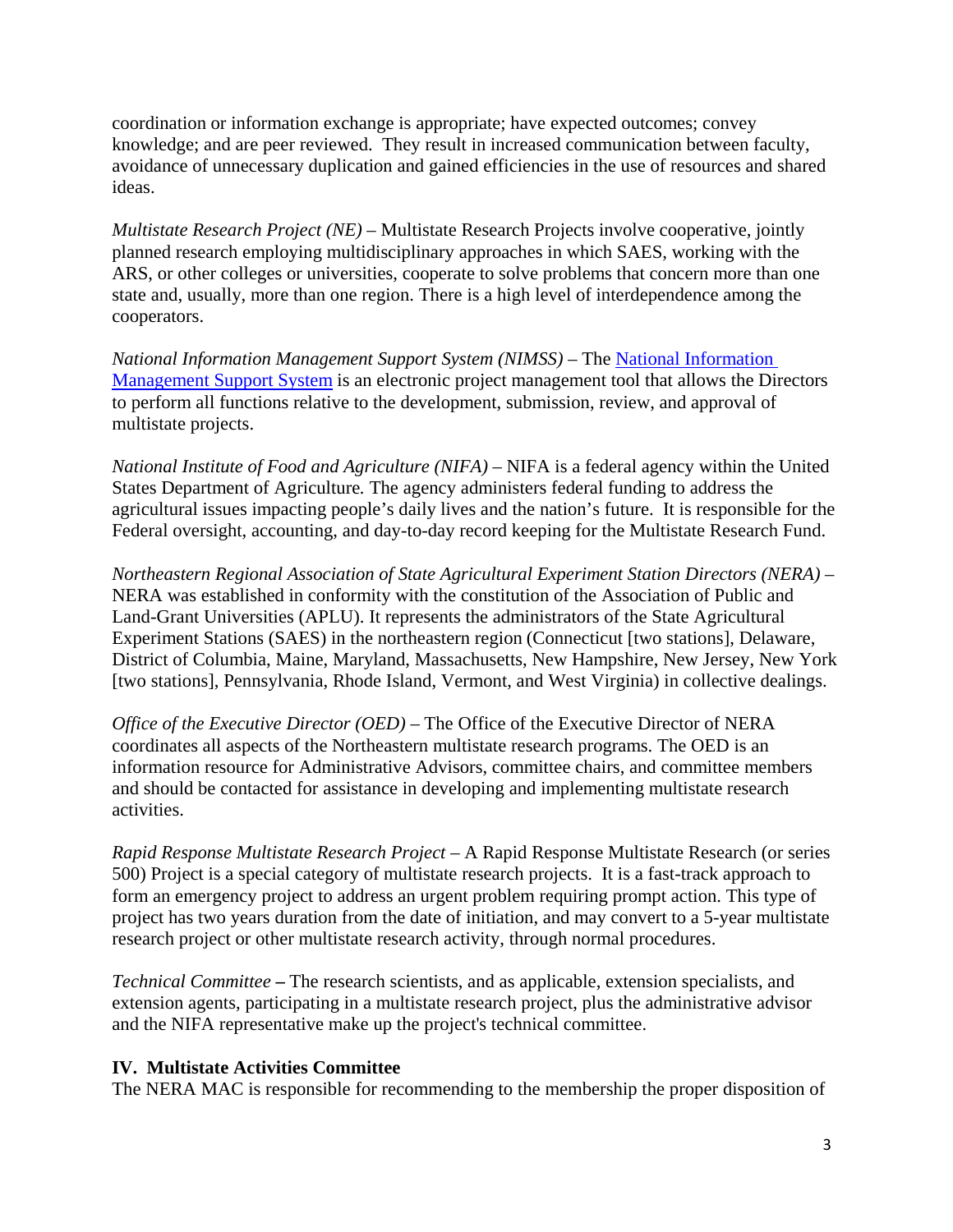multistate research project, multistate research coordinating committee or education/extension and research activity proposals in accordance with national and regional priorities. This is done through the commissioning of external reviews, the evaluation of projects and committees, the monitoring of research progress and, as appropriate, establishing multistate priorities via broadbased issues identification and strategic planning.

MAC shall consist of six members: four of whom will be Northeast SAES directors and two are Northeast Cooperative Extension directors; all members will be appointed by the NERA Chair for a three-year term. Terms are renewable. The NERA Executive Director is an ex-officio, nonvoting member of the MAC. The chair of the MAC shall be appointed by the NERA chair and serve a term of up to three years (coincident with the individual's appointment to the MAC.) The MAC meets in person or electronically prior to each NERA meeting.

### **V. Administrative Advisors**

The Administrative Advisor is the key person in the development and management of multistate research activities. He/she encourages team effort, advises on administrative and operational procedures, and acts as liaison among the technical committee, the SAES directors, other cooperating agencies and institutions, the OED, the MAC, and NIFA.

All Administrative Advisors for Northeast multistate research activities are appointed by the NERA chair upon recommendation by the MAC and approval by NERA. The MAC and NERA will endeavor to match the expertise and interests of the Administrative Advisor with the focus of the multistate project. For multistate research committees and multistate research coordinating committees, Administrative Advisors can be SAES directors (including assistant and associate directors) of the member institutions or individuals such as senior faculty, department chairs or other administrators who are endorsed by their institutional SAES director (these individuals are hereafter called the SAES designee.) In the case of education/extension and research activities, co-advisors are appointed – one SAES director (or SAES designee) and/or one Academic Program director and/or Cooperative Extension director.

# **VI. Development of New Projects**

### A. Multistate Research Projects

- 1. An SAES director or SAES designee submits a ["request to write"](https://www.nimss.org/projects/create) a multistate research project, coordinating committee or education/extension and research activity by submitting a new project proposal through NIMSS. The OED will coordinate the review of the request to write with the MAC. At least two stations in the Northeast are required to be sponsors of the request. The request to write using the NIMSS project proposal is limited to 20,000 characters and must address the following:
	- The need, as indicated by stakeholders
	- The importance of the work, and what the consequences are if it is not done
	- The technical feasibility of the research
	- The advantages for doing the work as a multistate effort
	- What the likely impacts will be from successfully completing the work
- 2. The MAC will review the request to write and if the research problem appears suitable for a multistate research project, the MAC will recommend to NERA, approval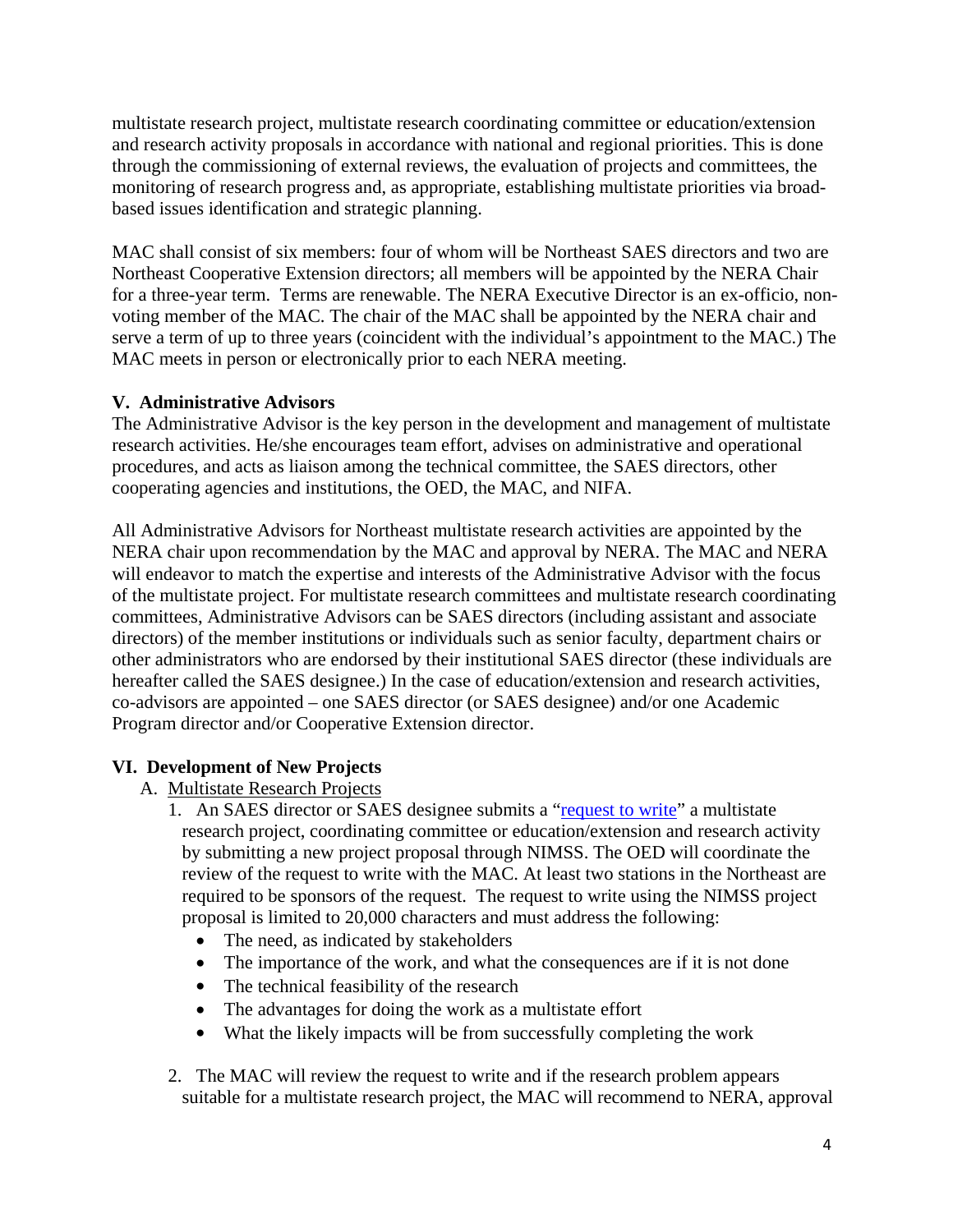of the request, authorization of an ad hoc technical committee and the appointment of an interim Administrative Advisor. Upon approval the NERA Chair will appoint an interim Administrative Advisor and authorize the establishment of an ad hoc technical committee.

- 3. The Regional System Adviser will convey the description of the proposed concept for development into a multistate research proposal to all SAES and Cooperative Extension directors, academic program directors and cooperating Federal agency directors, and invite them to identify research, teaching and extension faculty who may choose to participate in final proposal development.
- 4. The Administrative Advisor will:
	- Organize a meeting of the ad hoc technical committee for the purpose of developing a written multistate research proposal.
	- Follow-up with proposed participants to assure that they complete the "Form for Reporting Projected Participation" [\(Appendix E\)](https://www.nimss.org/appendix_e/create) in NIMSS and approval of forms by the individual stations' directors are required prior to the proposal's submission.

Assure that the project proposal conforms to the project outline format as shown in Appendix A of the National Guidelines*.*

Submit the proposal to the OED electronically through NIMSS. The proposal will subsequently be available through NIMSS for scientific peer review. A list of three to five potential peer reviewers is forwarded to the OED by the Administrative Adviser. An [Appendix G](https://www.nimss.org/appendix_gs/form) in NIMSS is the form used by peer reviewers to comment on the proposed project outline.

- Facilitate the incorporation of suggestions of the peer reviewers into the proposal.
- Transmit the final draft proposal to the OED through NIMSS in advance of established deadlines (Note: These deadlines vary each year, and are typically three weeks ahead of a NERA meeting.)
- 5. The MAC reviews the proposal and makes a recommendation to the membership of NERA. If NERA accepts the recommendation of the MAC, the chair of NERA will appoint a permanent Administrative Advisor. Once approved a formal project number is assigned by the RSA and an official copy is transmitted to NIFA through NIMSS.
- 6. The proposal is reviewed at NIFA and if approved, participating Stations listed are notified and requested to submit the appropriate project initiation information to the REEport website to officially record the Station's participation. Projects are approved for a period of five years. A NIFA Liaison will be assigned to the project.
- 7. It is highly recommended that new projects are prepared and submitted according to the March NERA review process outlined below. This chronology allows sufficient time to address concerns that may arise from NERA directors. However, the July review process can be utilized if necessary recognizing the corresponding time limitations.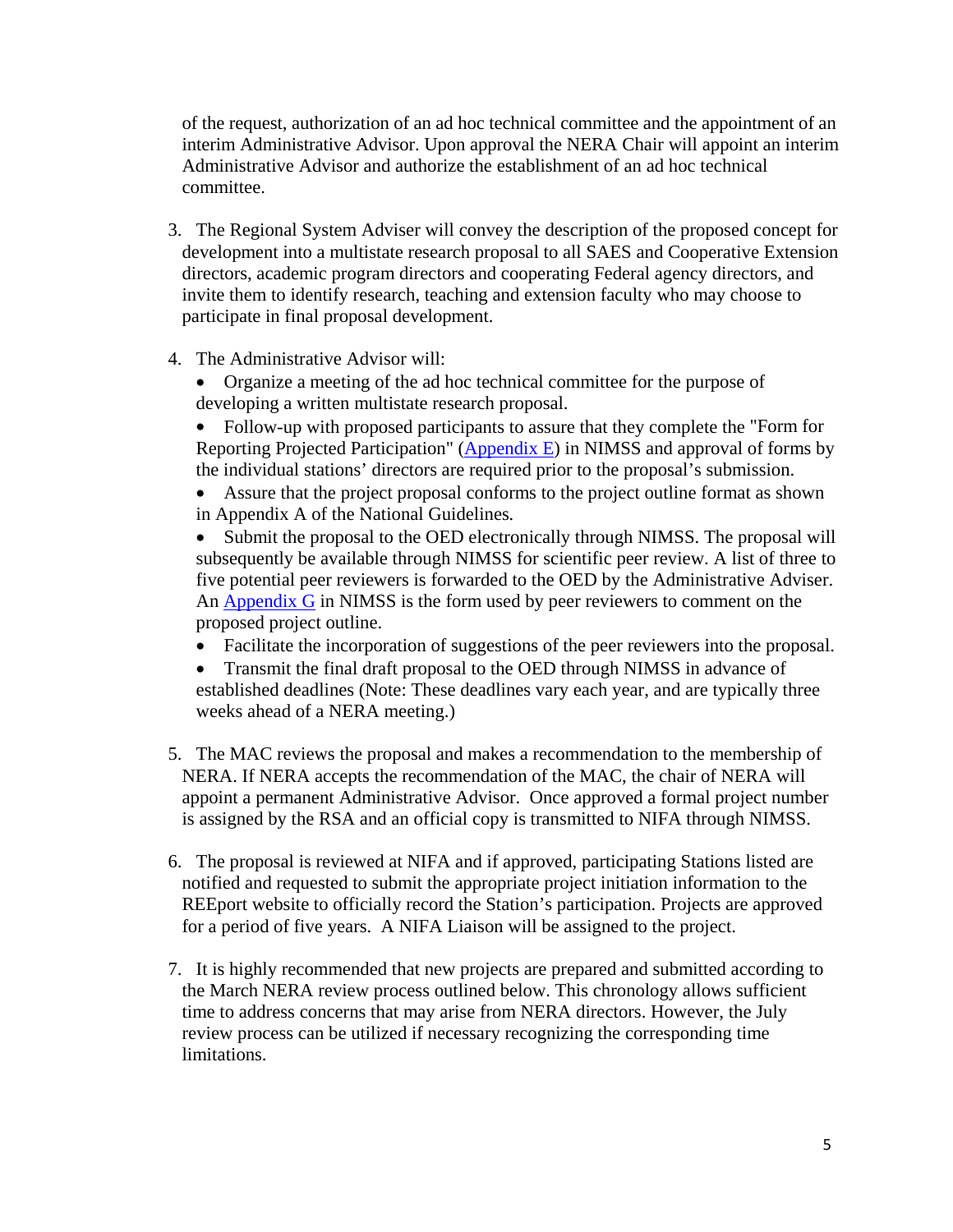| <b>Process Step</b>                                                                                                | March NERA Review Cycle June/July NERA Review                                                                   | Cycle                              |
|--------------------------------------------------------------------------------------------------------------------|-----------------------------------------------------------------------------------------------------------------|------------------------------------|
| Request to write                                                                                                   | Submit in September - one<br>year in advance of anticipated anticipated October 1 start<br>October 1 start date | Submit in March - prior to<br>date |
| MAC reviews request to<br>write                                                                                    | September approval                                                                                              | March approval                     |
| Completed draft proposal Submit September –                                                                        | November                                                                                                        | Submit March – April               |
| Peer reviews                                                                                                       | November – December                                                                                             | April – May                        |
| Proposal revised in<br>response to peer reviews;<br>summary of revisions<br>submitted as an<br>attachment in NIMMS | December - January                                                                                              | $May - June$                       |
| <b>MAC</b> review                                                                                                  | February                                                                                                        | June                               |
| MAC meets to make<br>decisions and<br>recommendations                                                              | March                                                                                                           | June/July                          |
| Directors approve MAC<br>recommendations                                                                           | March                                                                                                           | June/July                          |
| <b>Technical Committee</b><br>addresses MAC review<br>recommendations                                              | April – June                                                                                                    | August                             |
| Final proposal with<br>MAC suggested revisions                                                                     | July                                                                                                            | September                          |
| NIFA notified of<br>regional approval                                                                              | March or July                                                                                                   | September                          |
| Project start date                                                                                                 | October 1                                                                                                       | October 1                          |

### B. Rapid Response Multistate Research Projects

There is one important exception to the normal procedure for initiating a multistate research project. When an urgent problem requiring prompt action occurs, and the action must be taken by two or more states for a multistate activity, a formal request can be made to the chair of the NERA to accept a proposal for a Rapid Response Multistate Research Project without prior review and approval by NERA or by NIFA. This "fast- track" approach, called a Rapid Response Project, can be used to form an emergency project. A special project format (with signatures from the participating station directors) is required. One of the directors is designated as Administrative Advisor. The proposed project is then referred to the MAC, and once the MAC approves, a copy of the approved proposal is forwarded to NIFA. Although similar in many ways to the normal process for establishing a multistate research project, this "fast-track" process was put in place to make sure that a quick response could be made to an urgent problem.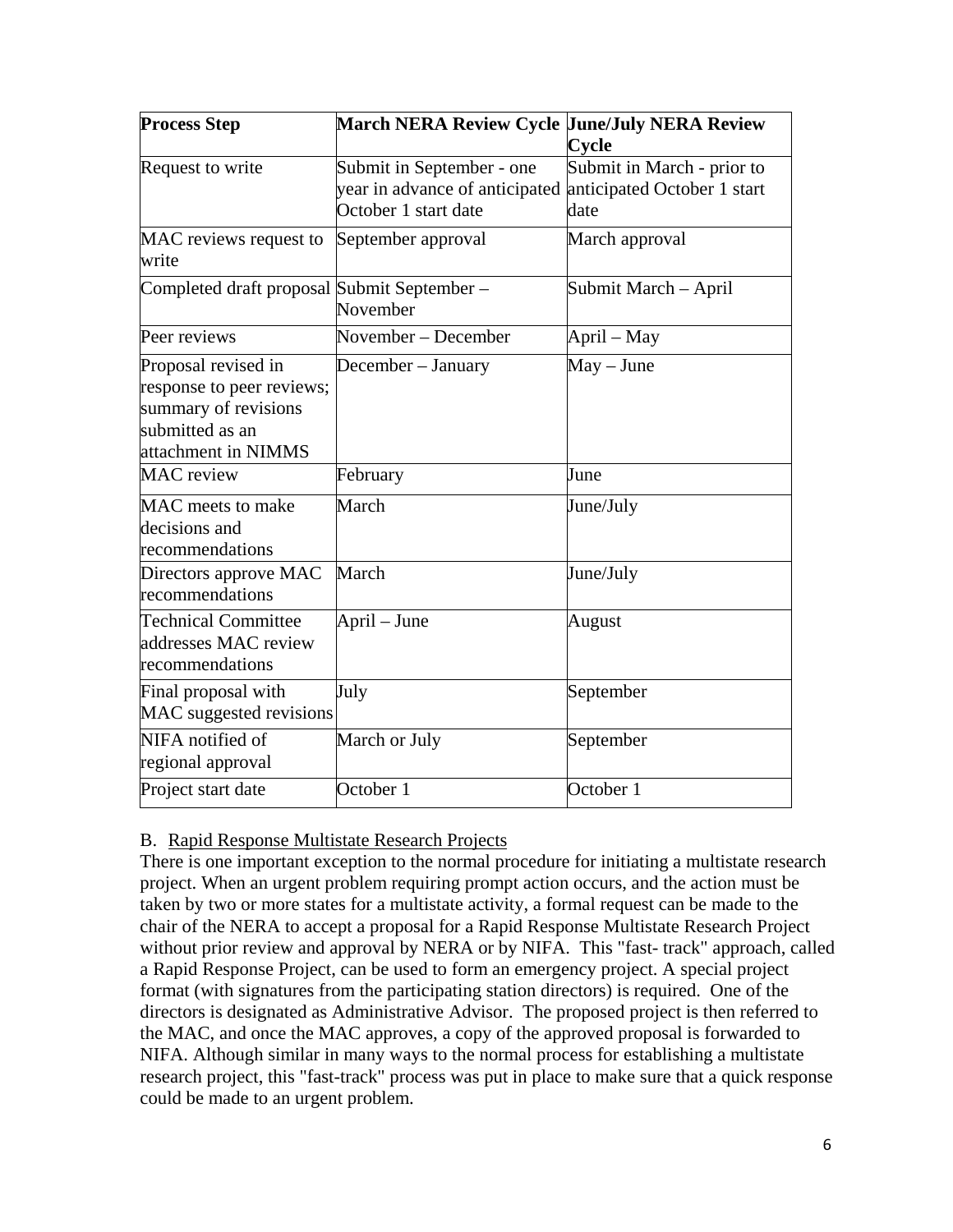### C. Multistate Research Coordinating Committee or Education/Extension and Research Activity

To accommodate needed activities in the region that do not well fit into formal multistate research project the association sanctions Multistate Research Coordinating Committees and Education/Extension and Research Activities. These activities are distinguished from formal multistate research projects in that Multistate Research Funds may be expended only for travel. Reporting those travel expenditures are accounted for through the administrative project NE59. Other expenditures (e.g., operations and salaries) are not allowed by NIFA rules.

The process for developing new multistate research coordinating committees and education/extension and research activities is similar to that for multistate research projects. A request to write (using the new project proposal) is prepared and requires approval. An Administrative Advisor is assigned and extends an invitation to others to join the activity. The Administrative Advisor works with an ad hoc technical committee to develop a proposal using the format as shown in Appendix B of the National Guidelines. The proposal is required to go through peer review. The NERA review and approval process is similar to that of a research project. However, these activities do not require formal NIFA approval. The development and approval timeline is similar to that presented above.

### **VII. Development of Revised Projects**

At the end of a multistate research project, authorized duration, the project's committee members may decide to seek a revision of a multistate project, building the new research effort on the results of the previous project. In such a case, the Administrative Advisor should follow the same procedure as defined above except that the current committee will serve as the ad hoc technical committee for the development of a revised project proposal. The multistate research project number identifier will be terminated at the end of the approved period unless specifically approved by NERA and NIFA. A "critical review" is required for all proposed project revisions, providing a summary of: (1) work accomplished under the original project; (2) the degree to which the objectives have been accomplished; (3) work that is incomplete, or areas in need of further investigation. This "critical review"' should be incorporated into the "Related, Current, and Previous Work" section of the new project outline.

The timeline for development of revised projects is similar to that outlined above. It is important that the process is initiated during the fourth year of the current project to assure that the revised projected is approved prior to the termination of the current project. Otherwise there may be a gap in funding.

Please refer to the process for the required Midterm Review below in Section X.B. This exercise will help gauge the health of the project if objectives will be achieved within the proposed time frame, and if a continuation of the project with a different set of objectives built on the project's accomplishments is likely.

# **VIII. Adding New Participants to Multistate Research Activities**

Once a multistate research project, multistate research coordinating committee or education/extension and research activity has been approved by the NERA members, new participants may be added to the activity via the following mechanism. It is assumed that a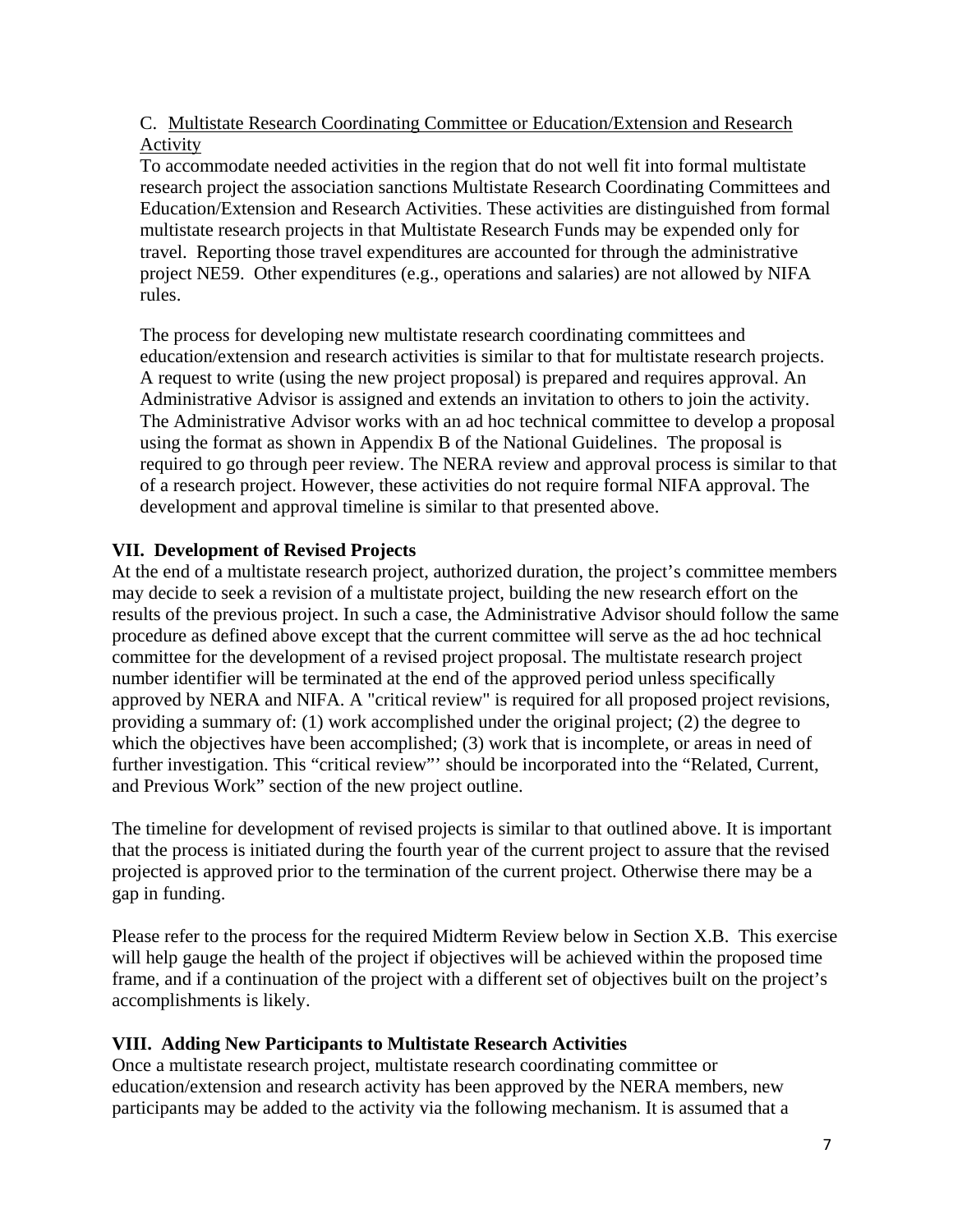request by a scientist or Extension professional to participate in an existing multistate research activity will not alter the title or create a need to change the objectives of the original activity.

The petitioning scientist or Extension professional completes an Appendix E in NIMSS covering the work that he/she proposes to undertake from the procedures section of the proposal. The

Appendix E must be approved by the director of the employing SAES or Cooperative Extension Service.

Unless there are very unusual circumstances or considerations, the Administrative Advisor authorizes, signs off and forwards it to both the OED and NIFA. NIFA notifies the director of the originating state or agency of that action and requests submission of form in REEport for SAES participants. Specifically, committees are not asked to 'vote' on admitting new members to existing activities as membership is open to all qualified scientists and Extension professionals from Land-grants and non-Land-grant institutions.

### **IX. Committee Meetings**

#### A. Meeting Authorization

The Administrative Advisor must authorize all committee meetings using the "Authorize [Annual Meeting"](https://www.nimss.org/meetings/create) function in the NIMSS. With this wide distribution, the announcement provides an opportunity for soliciting additional participation in the project or committee. This formal authorization is used by stations and agencies to support travel for their participants.

#### B. Frequency of Meetings

Committees normally meet once each year. If necessary, the Administrative Advisor may authorize more than one meeting per federal fiscal year (October 1 – September 30). The announcement should indicate that it is an additional meeting and explain why it is needed. Meeting minutes are to be recorded and are integral part of the annual report.

#### C. Location of Meetings

The meeting location is left to the discretion of the Administrative Advisor in consultation with the committee. The appropriateness of location and the conservation of time and travel funds should be considered in determining the location of meetings. If meetings are held in conjunction with professional society meetings, committees are encouraged to meet prior to the society meetings. Authorizations for committee meetings to be held outside the U.S. must be justified.

#### D. Decision Making

Decision making by technical committees and coordinating committees should be done by consensus whenever possible. While the National Guidelines indicate one vote per participating station (to be cast by the Official Representative), the Administrative Adviser in conjunction with the technical team should define their internal voting policies. The Northeast Supplement recognizes that a majority vote by those present at the meeting can resolve agenda questions. The Northeast Supplement also recognizes that this process may, in some cases permit under or overrepresentation of some participant institutions or of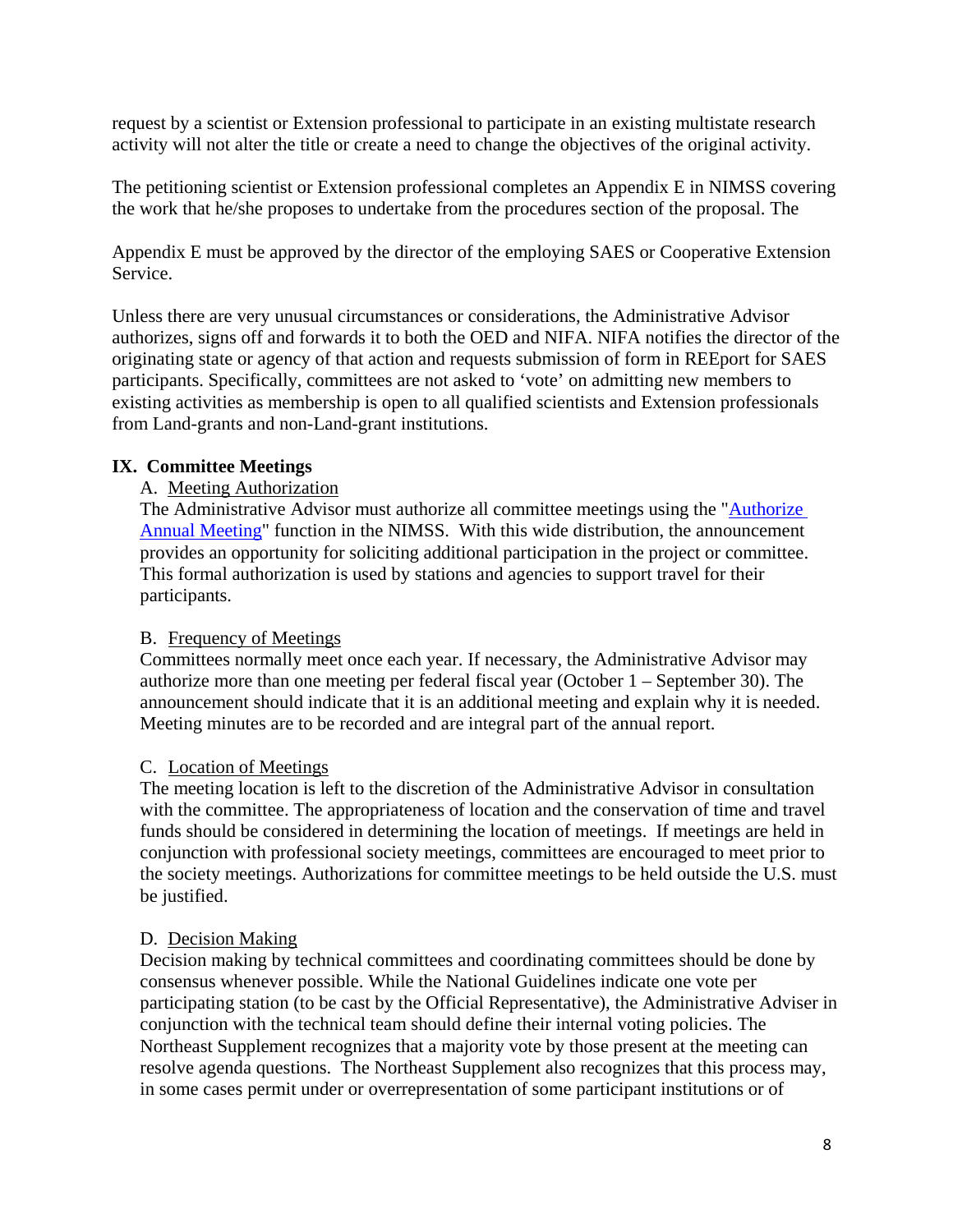functions. Administrative Advisors should monitor meeting representation to assure that fairness is predominant in all decisions. In the Appendix E participation form, it is required to assign and identify the Official Representative if there are multiple participants from one Station.

## E. Minutes

The secretary of the committee records the minutes of meetings and submits them (including attendance) as part of the SAES-422 Annual Report (Appendix D in the National Guidelines) in NIMSS. An expanded or complete set of minutes are recommended for the record by the committee itself for the purpose of assisting the committee in the management of the project. The full set of minutes should be maintained on the NIMSS website [\(https://www.nimss.org/meetings/available\\_projects.](https://www.nimss.org/meetings/available_projects))

## **X. Reporting and Review Requirements**

### A. Annual Report

The Administrative Advisor for each multistate research activity, with assistance of its members, submits an annual report using the ["Draft/Edit Report"](https://www.nimss.org/meetings/available_projects) function in NIMSS (SAES-422 Annual Report - Appendix D in the National Guidelines). The report is due 60 calendar days following the annual meeting. This report should highlight the milestone accomplishments, collective outputs, outcomes, and actual or anticipated impacts, resulting from the activity. The annual report should also include a summary of the minutes (including attendance) of the meeting. The full, expanded version of the minutes can be uploaded in the NIMSS annual report form as an attachment.

The SAES-422 is intended to facilitate a participating station's Plan of Work accomplishments reporting, and should assist national activities that document the contributions of multistate activities. Participating institutions can use this report for identifying their contributions to the multistate activity.

### B. Mid-term Review and Evaluation

During the third year of a 5-year project, the Administrative Advisor conducts a mid-term evaluation of the activities and success of the project/activity using Appendices I (for multistate research projects; https://www.nimss.org/appendix is/form) and K (for multistate research coordinating committees or education/extension and research activities; [https://www.nimss.org/appendix\\_ks/form.](https://www.nimss.org/appendix_ks/form)) An optional first or second year evaluation may be conducted by the Administrative Advisor if the project is scheduled for less than a 5-year term. The MAC will review these evaluations and if appropriate make recommendations for changes to NERA.

### C. Termination Report

At the end of the project's approved time span, the Administrative Advisor, with assistance of the project's members, submits an annual report using the ["Draft/Edit Report"](https://www.nimss.org/meetings/available_projects) function in NIMSS. This special version of the SAES-422 serves as both the annual report in the final year and the termination report for multistate activities that are being completed. The emphasis in the final annual report should be on the accumulative accomplishments and